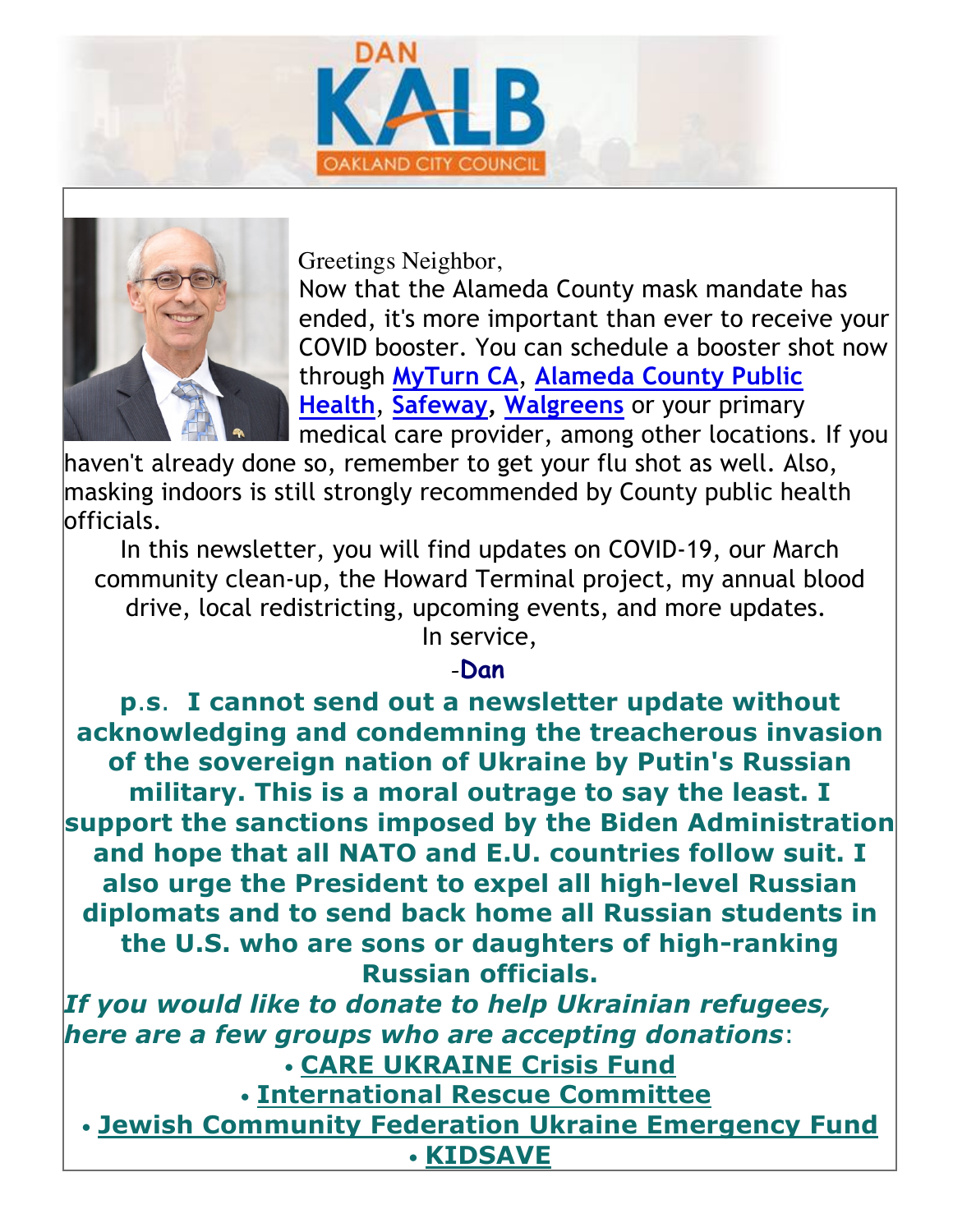#### **Saturday Community Clean**-**up March. 5**





Saturday, March 5, 2022 9 am - 11 am **Meet at 37th & Linden Street** 

All vaccinated volunteers welcome Masks required to participate | Tools provided



For more information contact Seth at kodoherty@oaklandca.gov | 510-238-7014

KALB

Please join us **THIS Saturday, March 5th** to help clean the area around 37th and Linden Streets from 9:00am to 11:00am. My staff and I hope to see you there.

This clean-up is part of a citywide coordinated event. Tools/gloves will be provided. Masks should be worn at all times and will be provided to those who do not have them.

My staff and I are looking forward to seeing you on Saturday. Vaccinated volunteers only please. Contact Keara O'Doherty at kodoherty@oaklandca.gov w/questions.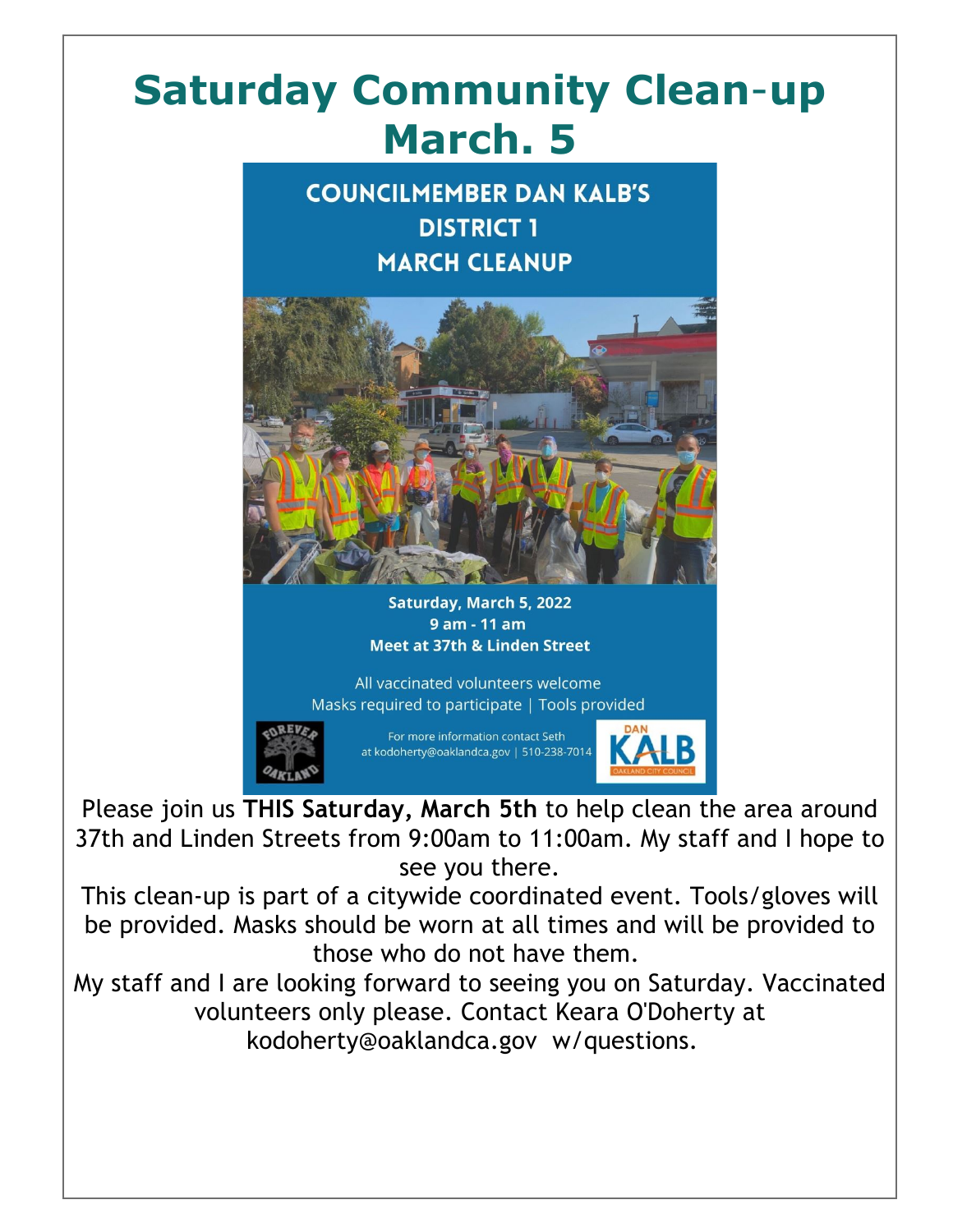#### **COVID**-**19 Update**

The Alameda County and California masking order has changed. The County has implemented some changes outlined below. Please consider exploring the Alameda County COVID-19 page for additional information: https://covid-19.acgov.org/index. There are a few particular updates I want to make sure you are familiar with:

#### **New State Masking Requirements strongly recommending unvaccinated and high-risk individuals to wear masks in indoor public settings**

On February 28<sup>th</sup>, the State of California updated the mask guidelines and Alameda County has aligned with those guidelines. The new State of California guidance replaces the universal indoor masking requirement for unvaccinated persons with a strong recommendation that all persons, regardless of vaccination status continue to wear masks. Since February  $14<sup>th</sup>$ , cases have declined by 66% and hospitalizations have declined by 48%. Read more here and here.

Here is a relevant perspective from the East Bay Times: https://www.eastbaytimes.com/2022/02/16/editorial-keep-those-maskson-in-public-indoor-spaces-and-schools/

For information on COVID testing, click here: https://covid-19.acgov.org/testing; and for more info on vaccines, click here: https://covid-**19.acgov.org/vaccines**.

#### **Oakland & Northern Alameda County Blood Drive**

Please join me in helping to save lives by donating Blood on **Saturday, April 2, 2022** at the Red Cross Blood Center in North Oakland. From start to finish, plan for the painless process to take no more than an hour. The donation itself lasts about 10 minutes. Please contact Deidra at dmoss@oaklandca.gov to sign up for a specific time slot.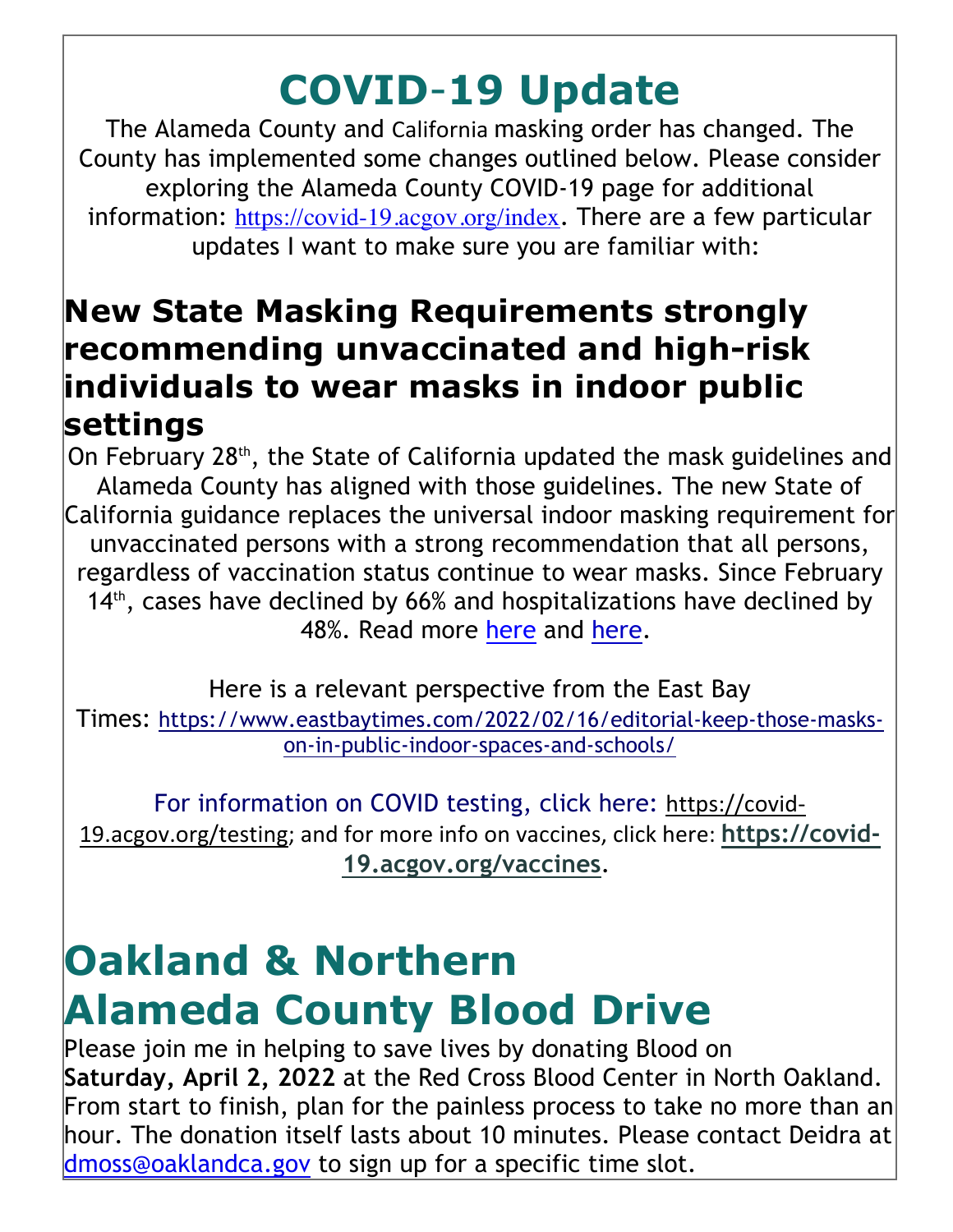

**Cesar Chavez Day of Service Sponsored by City** Councilmember Dan Kalb **Save A Life** 

# **BLOOD DRIVE**

Saturday, **April 2, 2022** 

**Appointments** available between 9a.m. and 2p.m.

To register, contact **Deidra Moss at** dmoss@oaklandca.gov or (510) 238-3557

**Location: American Red Cross Blood Donation Center 6230 Claremont Avenue.** Oakland 94618

For more information, including eligibility requirements, visit https://www.redcross.org/giveblood.html

Lorg | 1-800-RED CROSS

#### **Oakland General Plan Kicks Off**

More than 100 people attended the City of Oakland's first public workshop for the General Plan Update. The virtual workshop focused on the Housing Element – an important component of the General Plan that outlines how the City will meet its housing goals for the next two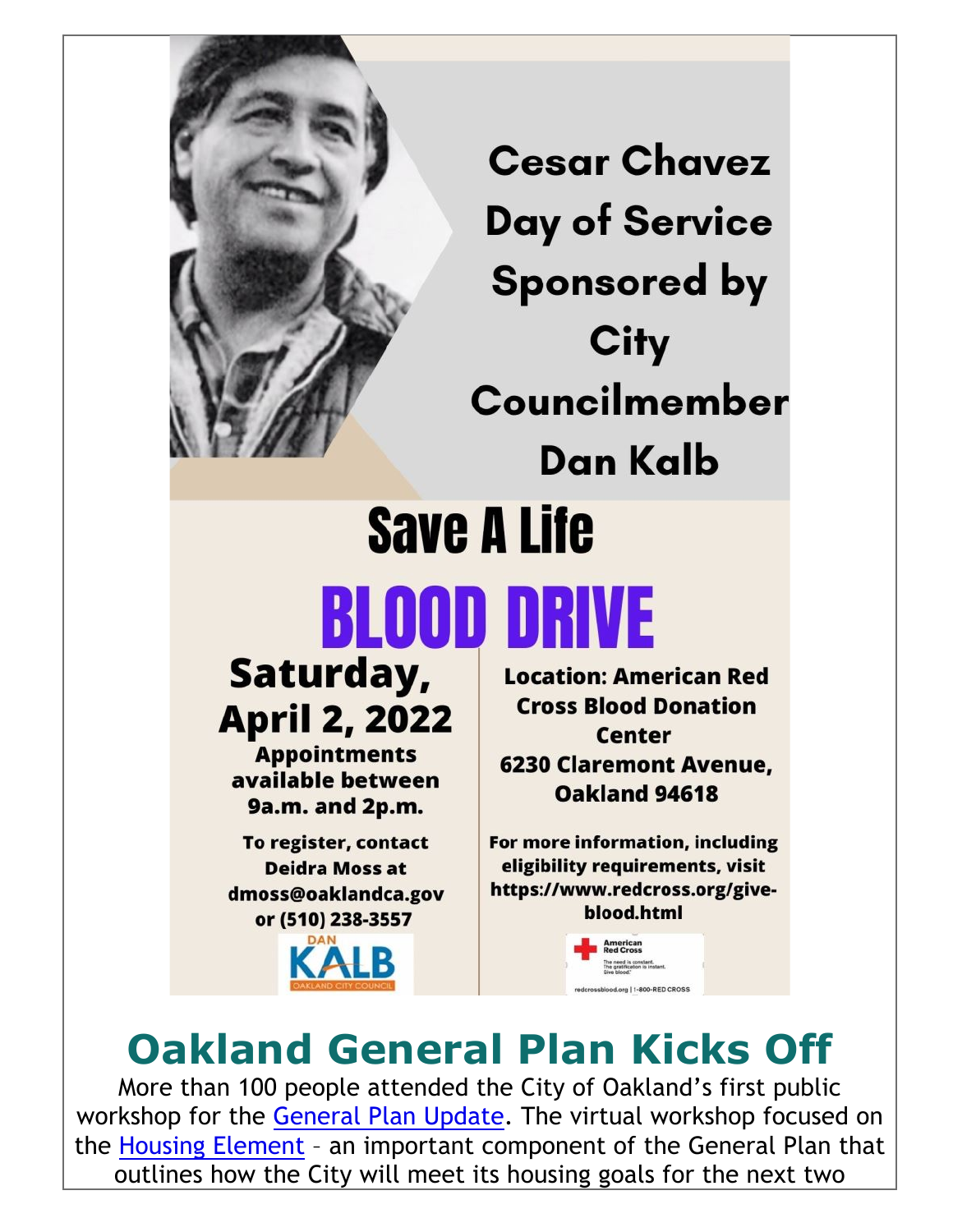decades. Participants shared their ideas on the major housing issues facing the city and opportunities to plan for new housing throughout Oakland.

To meet the state's Regional Housing Needs Allocation (RHNA), Oakland must plan for 26,000 new housing units that are affordable to people from extremely low- to above-moderate-income households. The City, in partnership with its technical consultant Dyett & Bhatia, has launched an interactive map that will allow Oakland residents to identify specific locations where more housing should be built. **The housing sites map will be open for public input until March 7.**

For more information about receiving email updates and other info about the General Plan update process, click here. The next workshop will be held on March 12th.

#### **Redistricting Commission Final Map**

On February 23, 2022, the Oakland Redistricting Commission voted to approve Resolution No. 22-004 to adopt Map F5, which describes the new district boundaries for the Oakland City Council and OUSD School Board. The final version of Draft Map F5 will be available soon! District One will lose all the portions of the district that are above (east) of Highway 13 as well as the northern most portion of the Oakland Hills. The Rose Garden and Upper Grand Lake area will be added into District One. The new lines go into effect for the 2022 elections and all Councilmembers will represent the new districts beginning in January of 2023.

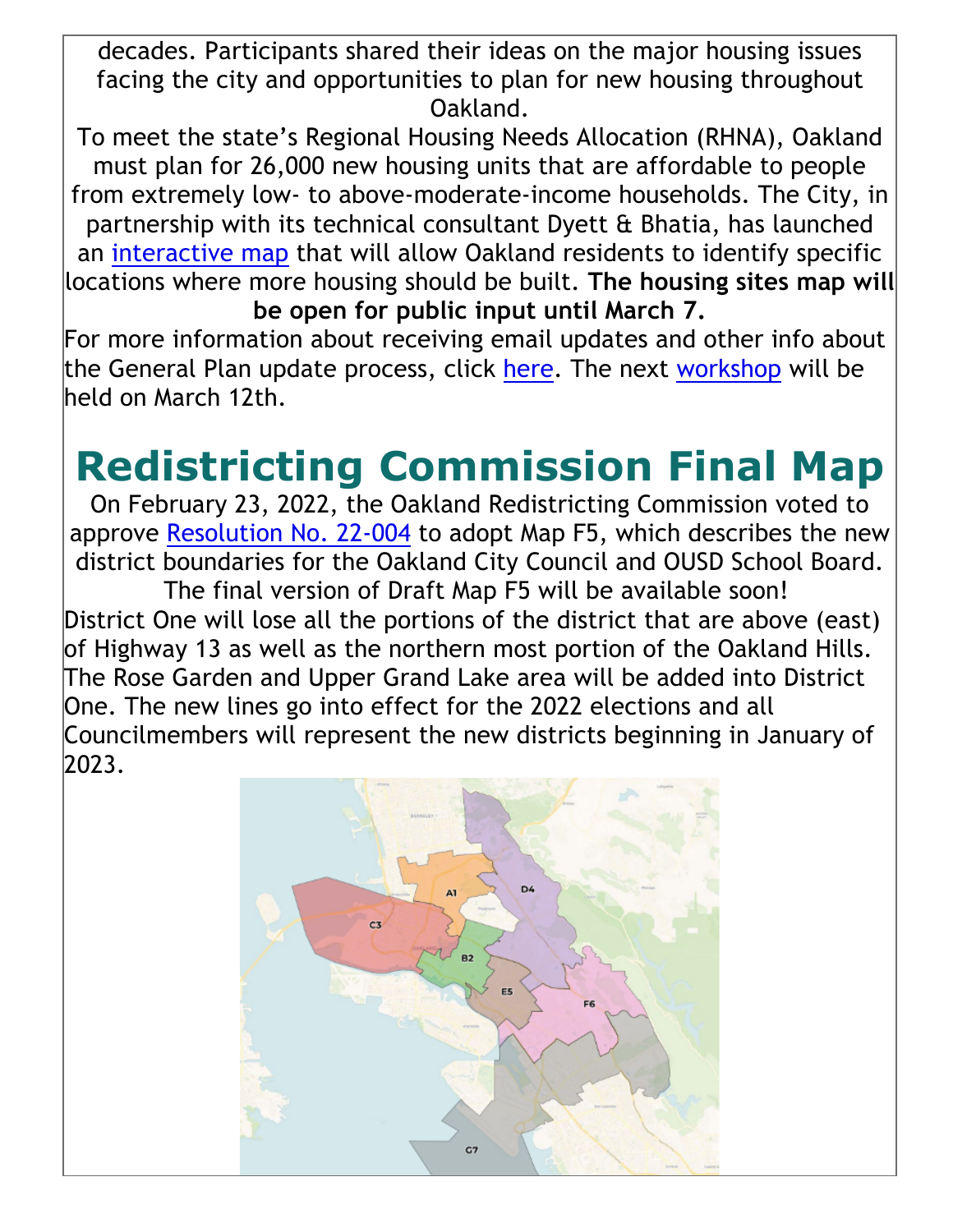I want to thank the redistricting commissioners for engaging in nuanced discussions and listening to substantial neighborhood input in creating this map. The commissioners acknowledge that the final map is not perfect, but it does reflect the hard work and input from many residents.

#### **Oakland Slow Streets and Flex Streets**

At Councilmember Kalb's request, the Council's Public Works Committee heard from Oakland Department of Transportation (OakDOT) staff regarding the status of the **Slow Streets** - Essential Places Program on February 22, 2022.

Currently in Phase Three of the Slow Streets - Essential Places Program, OakDOT is focused on pivoting from emergency response to sustainable institution of the Program within OakDOT. The transition was precipitated by many factors including, the end of shelter-in-place and neighbors of adjoining streets expressing increasing concern regarding the negative effects they experienced due to Slow Streets. Phase Three of the Slow Streets - Essential Places Program involved three strategies: (1) Expand Essential Places with permanent pedestrian safety improvements at essential services; (2) implement a permanent Slow Streets network; and (3) support neighbors' use of streets for community-building through temporary street closures. The staff report can be found here.

OakDOT's website was updated to include information about the future of the program, including how residents can submit more input.

**FLEX STREETS** - Information about the flex streets program for local businesses can be found

here: **https://www.oaklandca.gov/resources/business-use-of-streets-andsidewalks-initiative**.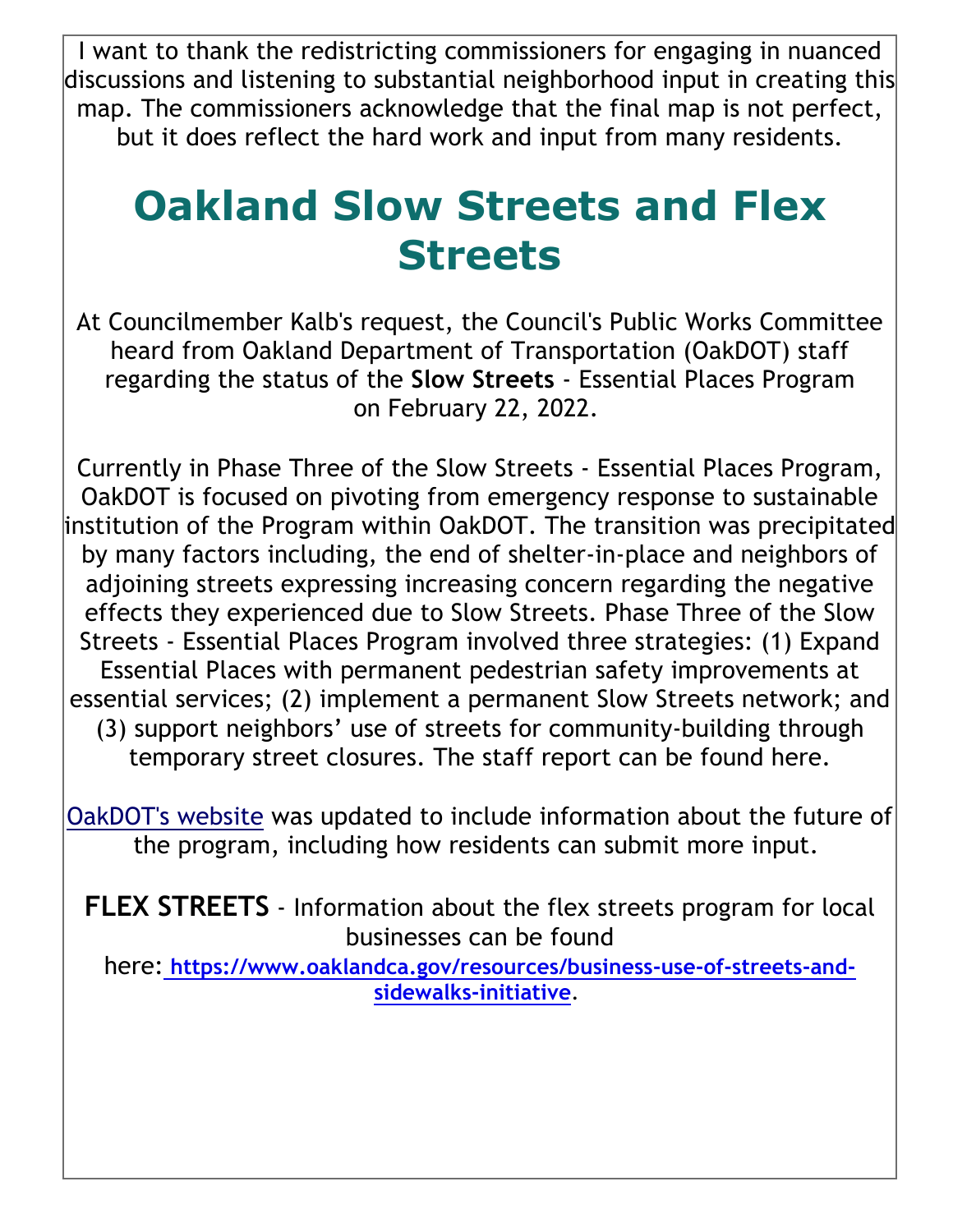#### **Dan's Community Office Hours**



Dan continues to hold monthly Community Office Hours to hear directly from residents about their neighborhood and citywide concerns. He enjoys connecting with District 1 residents-- currently via phone due to covid safety protocols -- and looks forward to eventually doing these in person once again. Please

contact Deidra Moss (dmoss@oaklandca.gov or 510.238.3557) if you'd like to sign up to speak with Dan. Usually the 1st Saturday of the month- although this March and April will be on the 2nd Saturday of the month.

#### **Point-In-Time Count of the Unhoused**

On February 23, more than 500 volunteers awoke at the crack of dawn to conduct the first Point-In-Time Count since 2019. Until now, the count had been delayed due to COVID-19. Every two years, the US Department of Housing and Urban Development (HUD) requires communities to conduct a Point-in-Time (PIT) Count of individuals, youth, and families experiencing homelessness and provide accompanying data. A "snapshot" of homelessness (both sheltered and unsheltered) in our community and nationally. Locally, the data helps:

- Inform program, policy, funding, and system design
- Measure progress in decreasing homelessness
- Increase public awareness
- Advocate for additional funding and resources to end homelessness **More info here.**

Additionally, we're continuing to work on identifying and creating additional housing for our local unhoused population, while urging the County to up its efforts to help some homeless individuals overcome drug dependency.

#### **Howard Terminal Ballpark**

On February 17, a **vote by the City Council** to certify the Howard Terminal ballpark project Environment Impact Report was a key moment for this project. However, there is much more work to do. A companion Resolution by myself and Councilmembers Bas and Kaplan helps put focus on ensuring that any waterfront ballpark district includes new affordable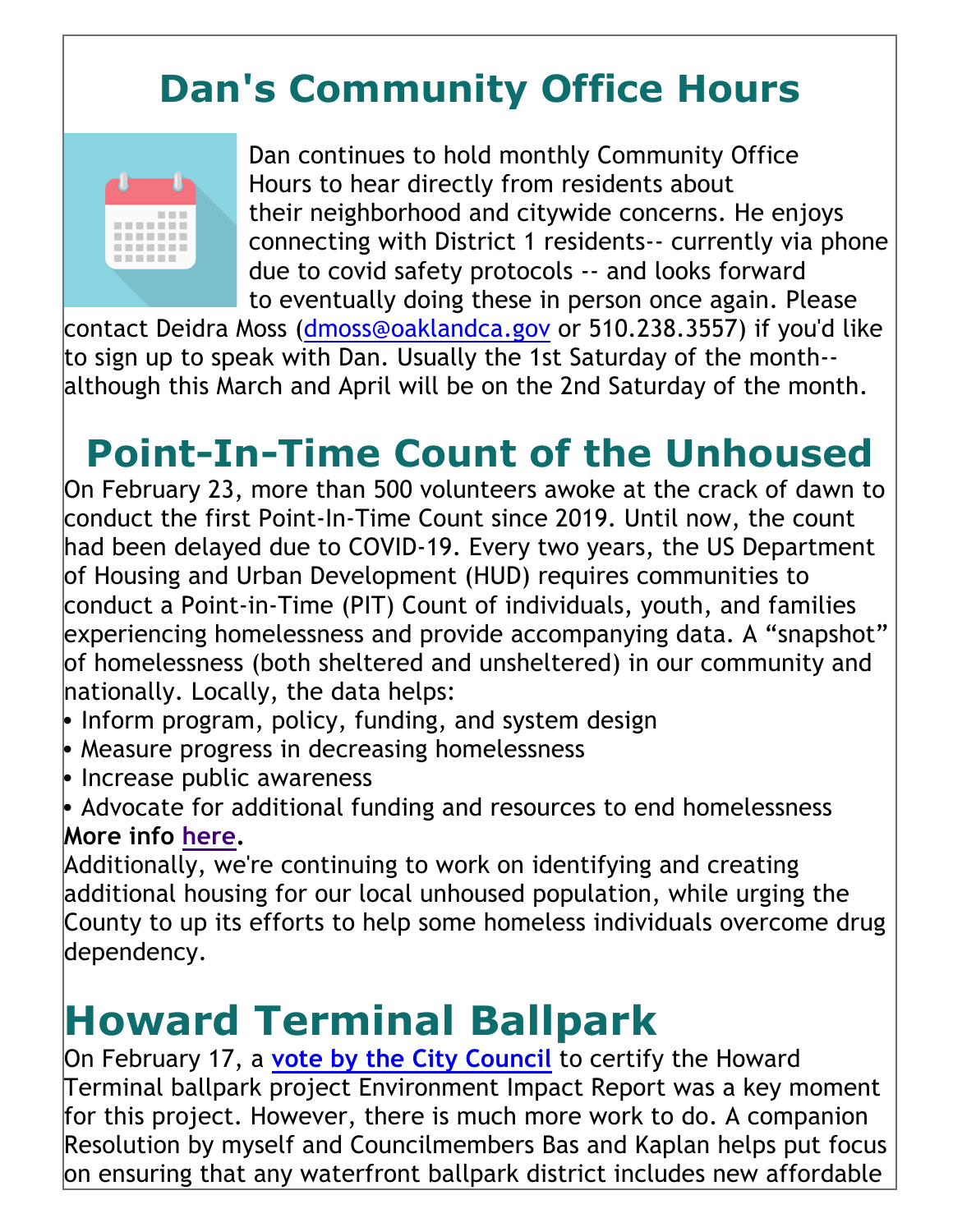housing, and would get built with strong environmental standards. Now that the Final EIR has been certified, the floor is set for negotiating robust community benefits that our residents demand and deserve, as well as the final development agreement, and other necessary approvals still pending. Getting this across home plate will require the A's to be flexible and to compromise. This is not a done deal yet. Feel free to check out the *SF Chronicle Interactive Ballpark Plan* and the *article on next steps.*

## **Violence Prevention Efforts**

**Click here** for the latest information from our Department of Violence Prevention (DVP). Serious determined efforts are underway from DVP and key NGOs in Oakland.

## **Oakland Parks & Rec Now Hiring Accepting Summer Interns**

Oakland Parks, Recreation, & Youth Development (OPRYD) Department is now hiring for all part-time summer jobs, including Recreation Leader I/II, Recreation Attendant I/II, Recreation Specialist I/II, Sports Official, Lifeguard, Water Safety Instructor, and Pool Manager. More than 100 openings are available. Apply now. **Applications will be accepted online until March 18, 2022**

### **Launch of Neighborhood Business Assistance**

Following a four-month pilot program, the City's Economic & Workforce Development Department has rebranded and officially launched a perman business support program in Oakland's neighborhoods. The newly named Neighborhood Business Assistance program has added a sixth locati opened appointment dates through June 2022. Appointments can be booke online at oaklandca.gov/BizHelp or by calling (510) 238-7398. The six locations for the Neighborhood Business Assistance program are:

- 81st Avenue Library (every other Tuesday evening)
- César E. Chávez Library (every other Wednesday evening)
- Downtown's Dalziel Building (every other Wednesday morning)
- Eastmont Library (every other Friday afternoon)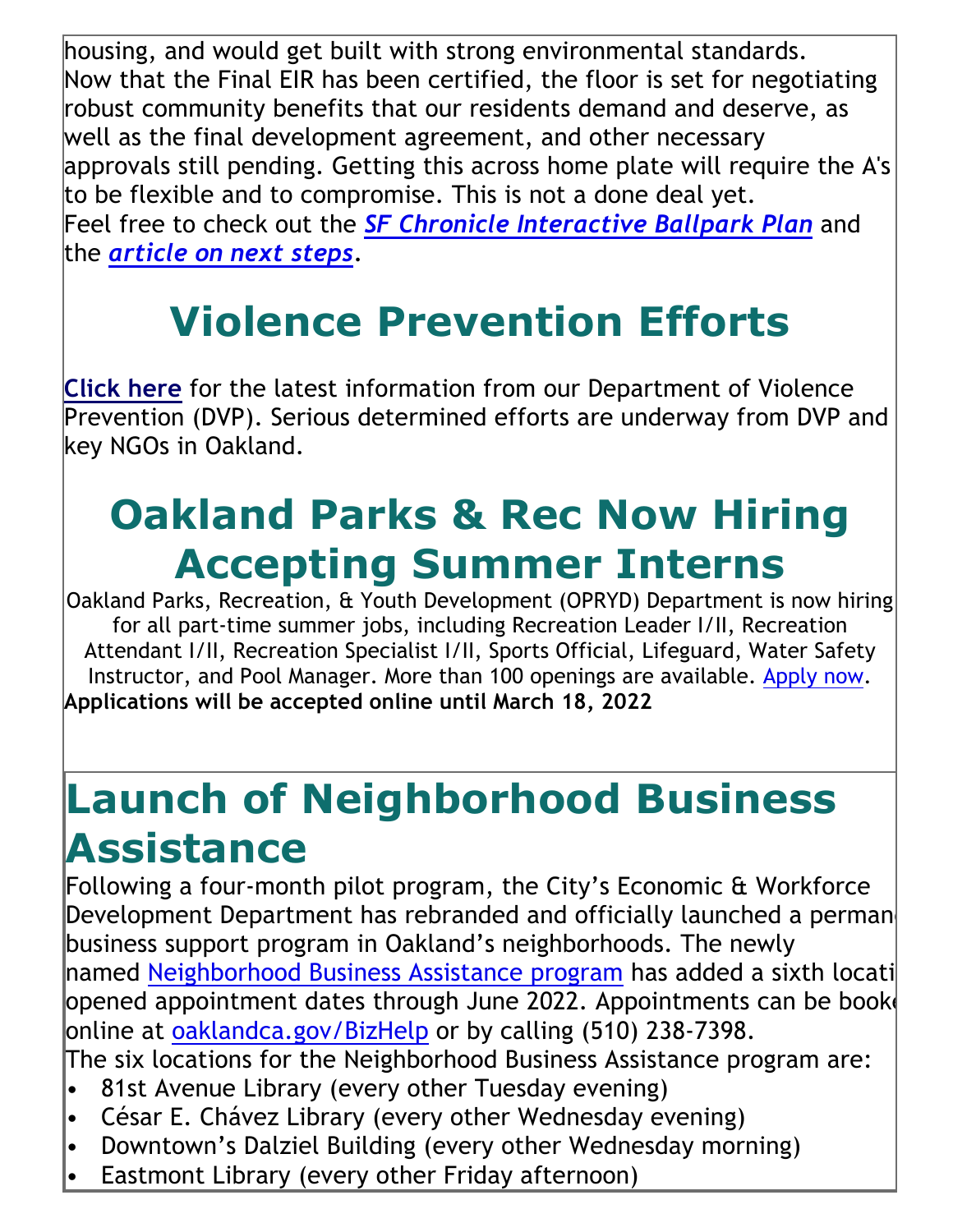• Golden Gate Library (every other Thursday morning)

West Oakland Library (every other Monday morning)

Neighborhood Business Assistance appointments continue to be by reservatio at oaklandca.gov/BizHelp. Just click the "Visit the scheduling page" link and a location to view available times. Non-English speakers, those without Inter access, or anyone who needs assistance can also make an appointment by  $|ca|$ (510) 238-7398.

#### **Community Events**

**• TASTE OF TEMESCAL 2022 - Tuesday, March 29th, 6:00-9:00pm** Please join your neighbors in this annual delicious tasting tour along Telegraph Ave. This is also a benefit for Oakland Tech, Emerson Elementary, Claremont Middle, Sankofa United Elementary, and La Clínica de La Raza. More info and to purchase

tickets: **https://temescaldistrict.org/tasteoftemescal/.**

• **Oakland Tech High School Accepting Donations for Annual Auction**

**Oakland Technical High School's annual auction begins on March 13th! Proceeds from the auction provide additional funding for education and extracurricular opportunities that the school's budget doesn't cover. Donations of any items, services, and gift certificates are all welcome and appreciated. If you can support, please contact auction@oaklandtech.com.**

• **Chauncey Bailey Commemorative Street Naming** The ceremonial unveiling of Chauncey Bailey Way will be on **March 5,**  2022, noon at the intersection of 14<sup>th</sup> Street and Alice Street. On July 28, 2020, the Oakland City Council voted to designate the section of 14th Street from Broadway to Lakeside as **Chauncey Bailey Way** in honor of the internationally renowned journalist. Chauncey Bailey was tragically murdered in 2007 after leaving an indelible mark on the Oakland community. Born and raised in East Oakland, he was a fixture in Oakland news and a prominent leader in the African American Community. His murder remains a symbol of the importance of defending free speech and democratic values. This commemoration continues to build awareness among future generations of Oaklanders of Mr. Bailey's contributions and passion for the betterment of Oakland. Please join Mr. Bailey's family,